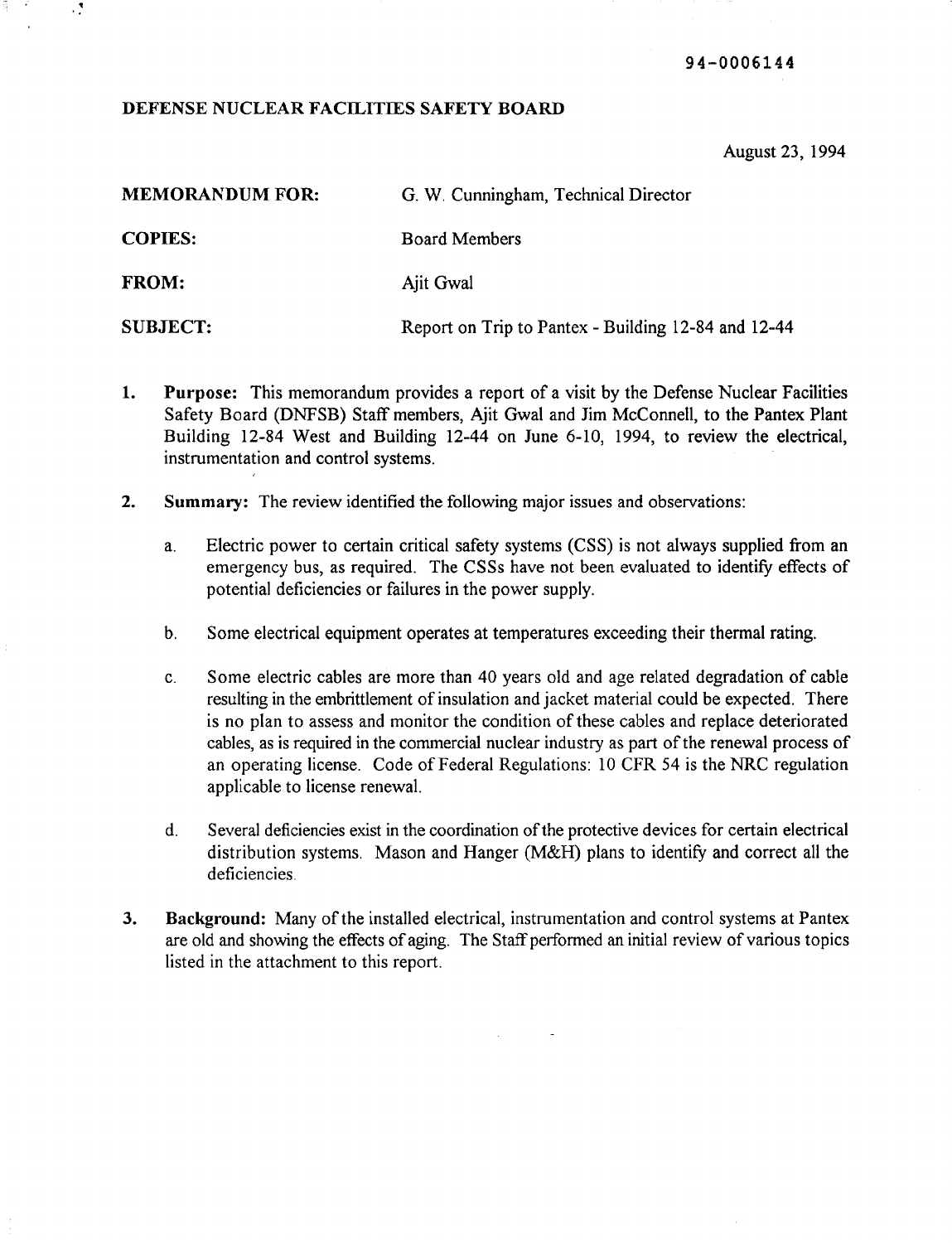#### 4. Discussion: DNFSB Staff observations and findings from this review are as follows:

- a. Safety Systems: The Continuous Alpha Air Monitoring (CAAM) system is a critical safety system at Pantex. While the CAAM system receives most of its electric power from an emergency bus, its vacuum air pump is fed from a normal bus of the electrical distribution system. Basic design requirements of CSS's, set forth in DOE Order 6430.1A, *General Design Criteria*, and industry standard IEEE-308, *Standard Criteria for Class IE Power Systems for Nuclear Power Generating Station,* require that components and subsystems of the CSS receive power from an emergency bus. Pantex will evaluate the CAAM system and other CSSs to determine the extent of this condition and to identify corrective actions.
- b. Ambient Conditions: During a tour of selected substations, the DNFSB Staff observed that several 15 KV vacuum switchgears and one Motor Control Center (MCC) have been operating in an environment that exceeds their thermal rating  $(117-124)$ <sup>o</sup>F versus rated 104°F). If not corrected, this condition may result in an increased number of power outages due to spurious operation or failure of electrical components of emergency and normal buses.
- c. Cables: In a commercial nuclear industry, electrical cables are limited to a 40-year design life and any life extension beyond 40 years requires substantial justification, including condition assessment in accordance with the Code of Federal Regulations 10 CFR 54, *Requirementsfor Renewal ofOperating Licensesfor Nuclear Power Plants.* Although there was no visible age-related degradation of the cables behind certain MCC cabinets, the condition of cables inside conduits and other inaccessible areas could not be determined. Since some of these cables are more than 40 years old, the Staff believes it is prudent to monitor their condition by assessing the adequacy of insulation and jacket material and replacing deteriorated cables. M&H has presented no plans to do so.

Maintaining electrical circuits has traditionally been viewed as a reactive process at Pantex. However, the desire to increase availability, improve maintenance efficiency, and improve electrical safety, has led several commercial nuclear industries to supplement their existing maintenance program with various condition-based technologies. The Electric Power Research Institute (EPRI) has completed a test program on aging and the condition monitoring of cables. This work was supported by the U.S. Nuclear Regulatory Commission (NRC) and performed at Sandia Laboratories.

Final reports have been published in a paper by EPRl. This paper presents a list of references, along with abstracts for each reference. The Staff believes that M&H could use this as a guide for finding references to any desired information on the test program in varying levels of detail.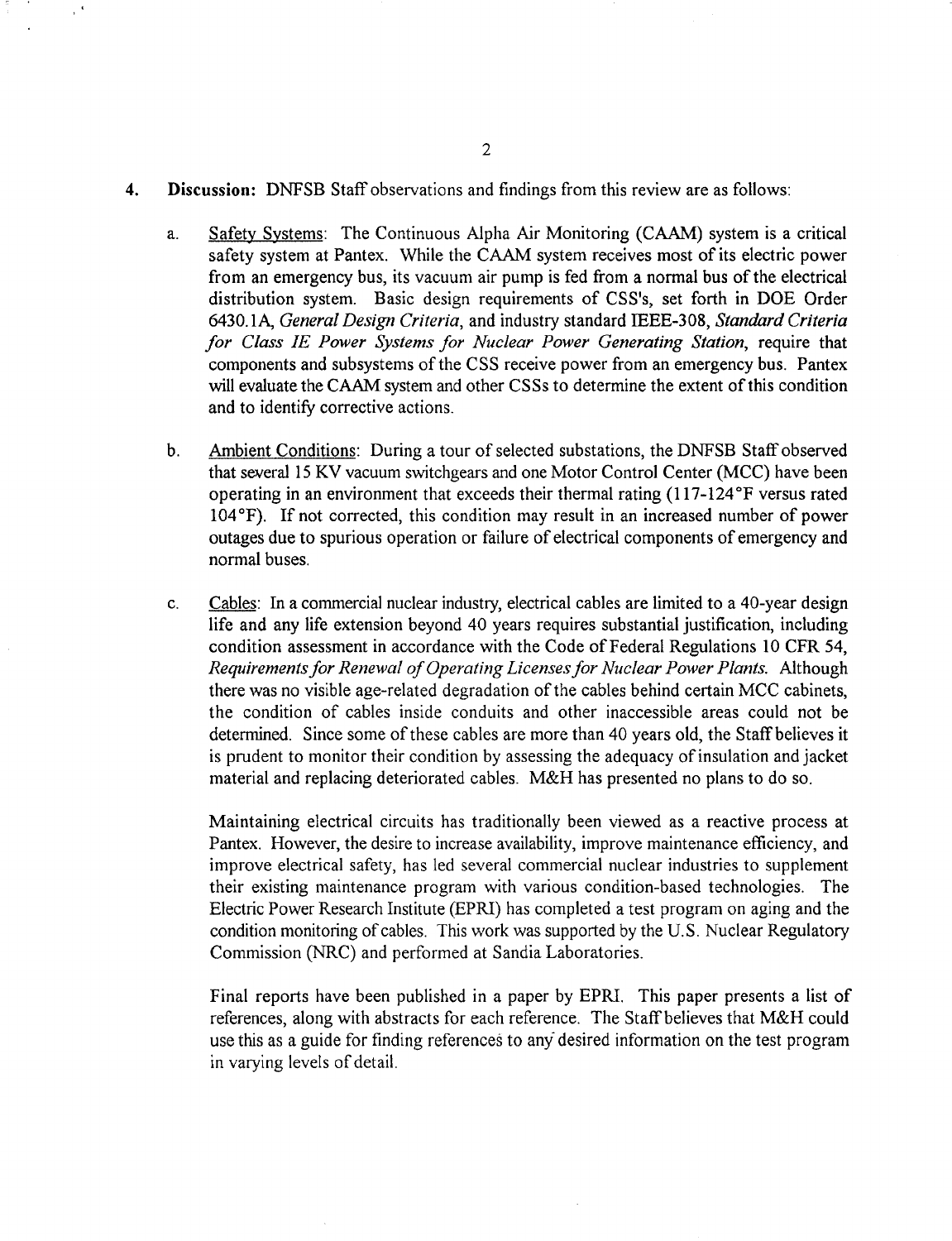d. Electrical Calculations: A comprehensive short circuit voltage profile and coordination study in accordance with IEEE STD-141, *IEEE Recommended Practice for Electric Power Distribution for Industrial Plants* and STD-242, *IEEE Recommended Practice for Protection and Coordination ofIndustrial and Commercial Power Systems* is essential to safeguard personnel and maintain a safe and reliable power system. M&H presented several past studies to the DNFSB Staff.

Several deficiencies in the coordination of protective devices were noted in the short circuit and coordination studies performed by M&H. M&H plans to completely evaluate the protective device coordination study. This study will be performed by an outside contractor using the latest available computer software. The estimated completion date is September 30, 1994.

A voltage profile for building loads does not exist.

- e. Engineering Management: M&H does not have an electrical engineering division. Three individuals assigned to the project management group perform required electrical tasks through outside consultants and contractors. Considering the size and type of facility, the number of electrical engineering personnel seems inadequate when compared to other DOE sites, and this inadequacy may pose engineering problems during multiple failure of electrical safety systems. The Staff believes that Pantex would benefit from the creation of a dedicated electrical engineering group.
- f. Lightning: Compliance of current design and installation of lightning rods in Building 12-84 East to NFPA-780, *Lightning Protection Code,* could not be verified due to unavailability of documentation. A visual inspection indicated that the spacing of the lightning rods may not be adequate.
- g. Preventive Maintenance of Electrical Equipment: Although Pantex presented a good framework for preventive maintenance, the Staff review of detailed maintenance procedures revealed a number of technical inadequacies and weaknesses, especially for electrical equipment such as batteries and diesel generators. For example, *IEEE Standard - 450, RecommendedPractice for Maintenance, Testing and Replacement ofLarge Lead Storage Batteries,* is not referenced or used in the PM of batteries.
- 5. **Future** Actions: The DNFSB Staff intends to perform the following, as identified in this memorandum.
	- a. Reviews of voltage profile, final short circuit and protective device coordination studies and any resulting design modification..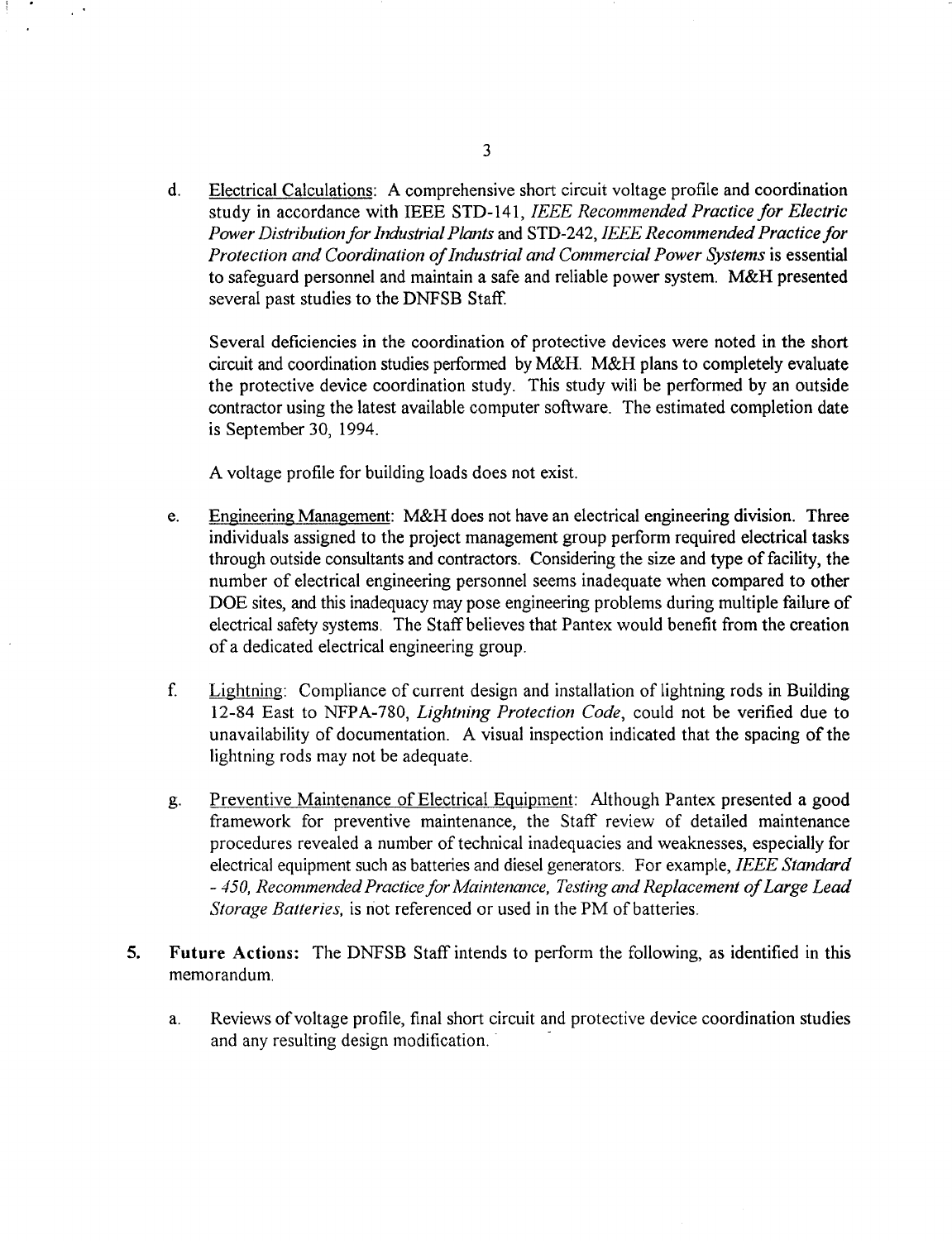b. Review the test program for aging and condition monitoring of cables.

 $\sim$   $\sim$ 

 $\frac{1}{2}$  ,

- c. Reviews of design modification or justification of the existing electric power distribution to critical safety systems, e.g. CAAM.
- d. Reviews of the resolution of the potential deficient condition in the lightning protection system design.
- e. Reviews of actions to prevent electrical equipment from operating in a higher ambient temperature than their thermal rating.
- f. Reviews of revised **PM** procedures for electrical equipment.
- g. Reviews oftwo reports prepared by Sandia National Laboratory on lightning protection.